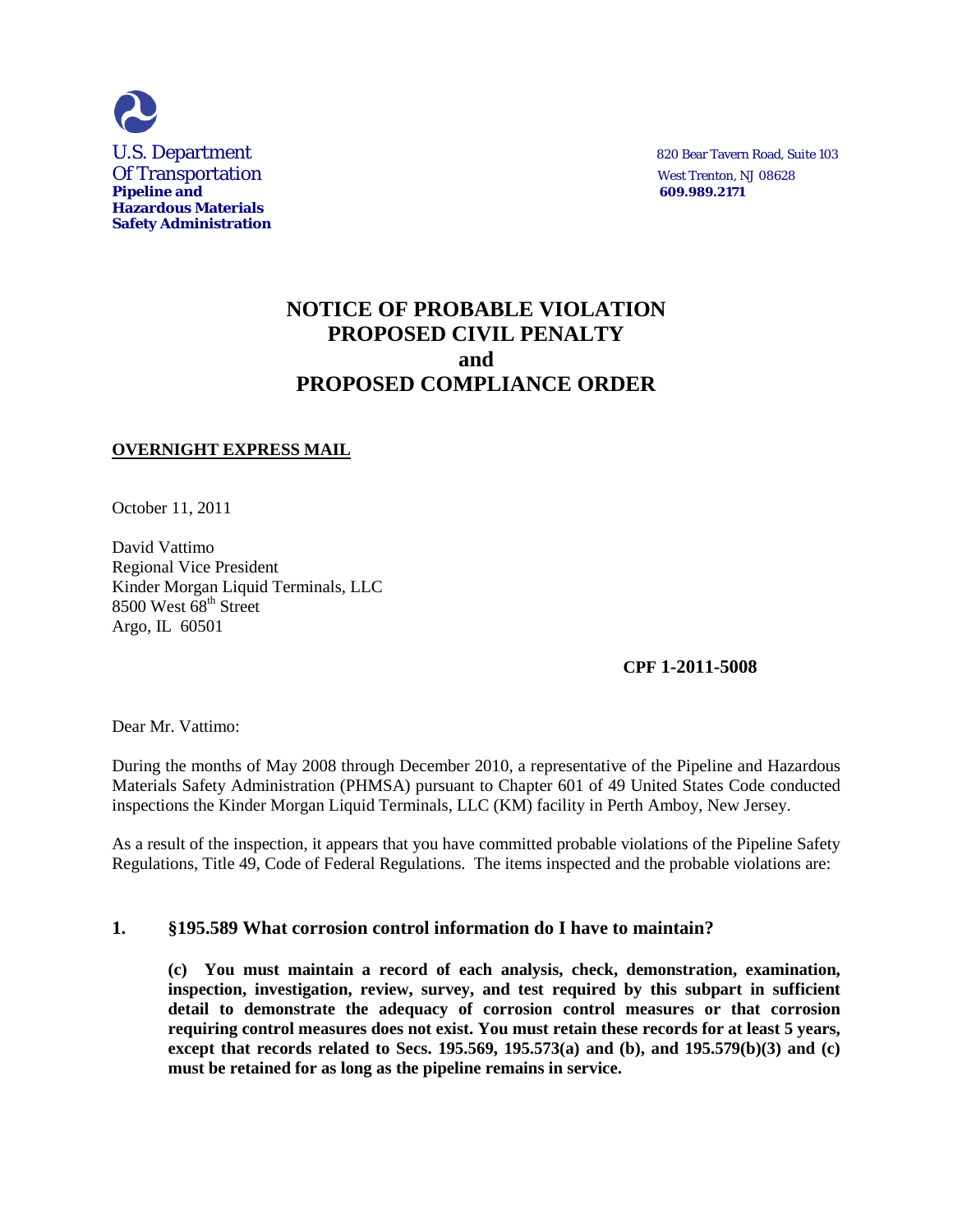# **120115008**

KM failed to maintain records in sufficient detail to demonstrate the adequacy of corrosion control measures for the replaced line segment from Station 47+59 to 52+69 at the intersection of State Street and High Street in Perth Amboy, New Jersey.

During the inspection, a PHMSA representative discovered that the subject line segment had been replaced in the third quarter of 2007. PHMSA representative subsequently requested that KM personnel provide any and all records that showed the replacement pipe was coated in accordance with §195.557(a). KM personnel indicated that the subject line segment was coated when relocated; however, KM could not produce any records or documentation that showed the pipe was coated.

### **2. §195.310 Records.**

# **(a) A record must be made of each pressure test required by this subpart, and the record of the latest test must be retained as long as the facility tested is in use.**

KM failed to retain the pressure test record of the replaced pipeline segment from Station 47+59 to 52+69 at the intersection of State Street and High Street in Perth Amboy, New Jersey. The subject line was in service at the time of the inspection.

According to KM personnel, a section of pipeline at State Street and High Street was replaced and tied in to an existing pipe. Under §195.308, a pipe associated with a tie-in section must be pressure tested, either with the section to be tied into or separately. KM could not produce any records that showed compliance with the requirements prescribed in **§**195.310.

#### **3. §195.404 Maps and Records.**

# **(a) Each operator shall maintain current maps and records of its pipeline systems that include at least the following information;**

#### **(1) Location and identification of the following pipeline facilities;**

#### **(iv) Pipeline valves;**

KM failed to maintain current maps and records of the Perth Amboy facility that included the location and identification of its pipeline valves.

At the time of the inspection, PHMSA requested that KM personnel provide documentation of its pipeline valves at the Perth Amboy facility. KM had no records or documentation illustrating all the pipeline valves at the Perth Amboy facilityand KM personnel confirmed to a PHMSA representative that the current system maps did not identify pipeline valves.

#### **4. §195.262 Pumping equipment.**

#### **(b) The following must be provided in each pump station:**

**(1) Safety devices that prevent overpressuring of pumping equipment, including the auxiliary pumping equipment within the pumping station.**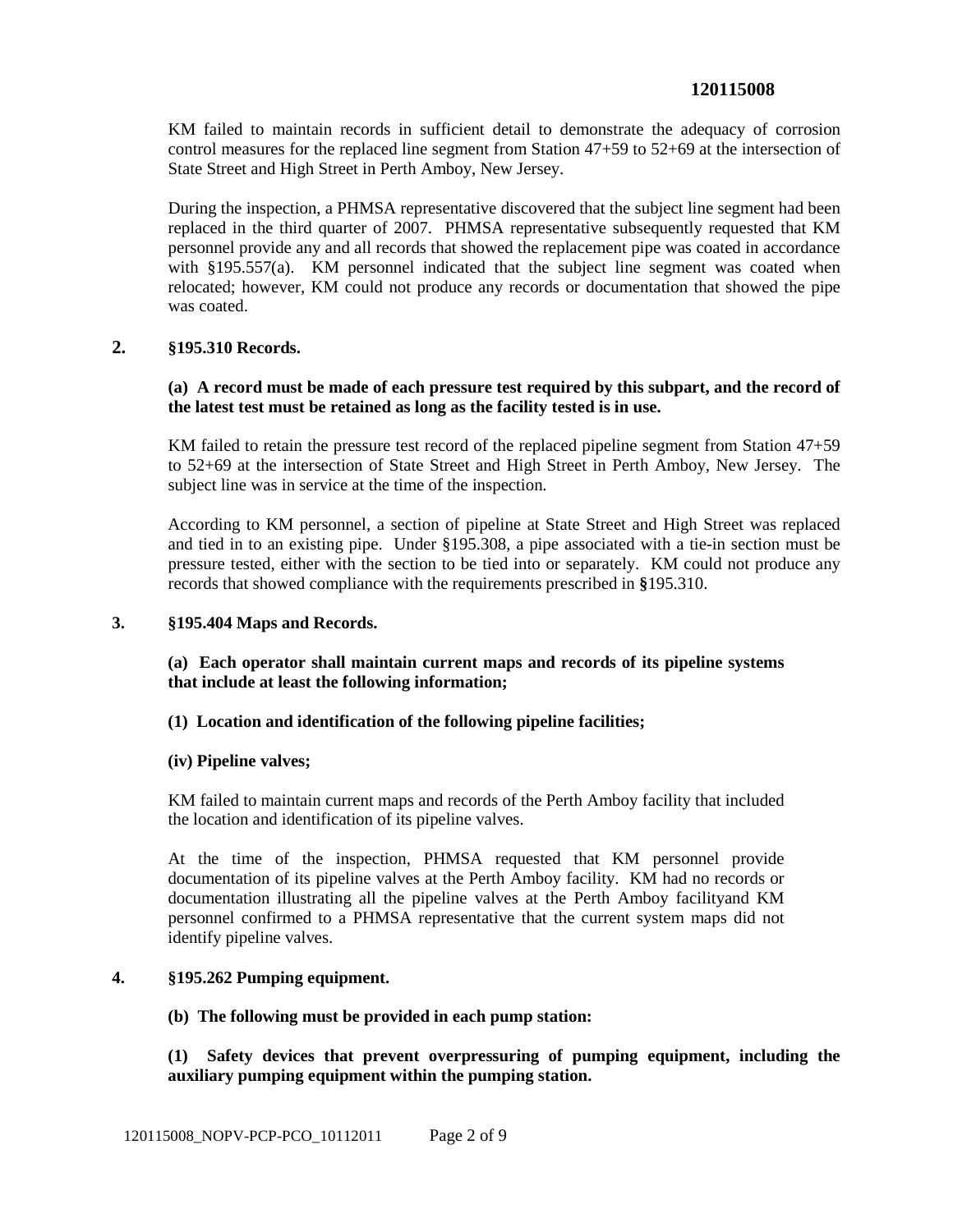KM failed to provide safety devices that prevent overpressuring of pumping equipment, including the auxiliary pumping equipment within the pumping station at the Perth Amboy facility.

During the field inspection, a PHMSA representative observed that no safety devices to prevent equipment overpressure were installed to protect pump station equipment. KM personnel stated that overpressure safety devices were not installed and that there was no need for safety devices. KM personnel did not produce any documentation to substantiate that safety devices were not required.

### **5. §195.589 What corrosion control information do I have to maintain?**

**(c) You must maintain a record of each analysis, check, demonstration, examination, inspection, investigation, review, survey, and test required by this subpart in sufficient detail to demonstrate the adequacy of corrosion control measures or that corrosion requiring control measures does not exist. You must retain these records for at least 5 years, except that records related to Secs. 195.569, 195.573(a) and (b), and 195.579(b)(3) and (c) must be retained for as long as the pipeline remains in service.**

KM failed to maintain records of each atmospheric corrosion inspection required by §195.583(a) in sufficient detail to demonstrate the adequacy of corrosion control measures.

During the inspection, a PHMSA representative requested that KM personnel provide any and all atmospheric corrosion inspection records for the Perth Amboy facility. KM personnel could not produce any documentation relating to atmospheric corrosion inspection.

### **6. §195.404 Maps and Records.**

# **(c) Each operator shall maintain the following records for the periods specified;**

# **(3) A record of each inspection and test required by this subpart shall be maintained for at least 2 years or until the next inspection or test is performed, whichever is longer.**

Section 195.430(a) requires operators to ensure all firefighting equipment is in proper operating condition at all times. During the inspection, KM personnel stated that they did not have any records to show the inspection and testing of firefighting equipment at each pump station and breakout tank area in the Perth Amboy facility. KM failed to maintain records of each firefighting equipment inspection and/or test, ensuring that it is in proper operating condition.

#### **7. §195.404 Maps and Records.**

### **(a) Each operator shall maintain current maps and records of its pipeline systems that include at least the following information;**

#### **(3) The maximum operating pressure of each pipeline.**

KM failed to maintain current maps and records that included the maximum operating pressure (MOP) of each of their jurisdictional pipeline segments in or affiliated with the Perth Amboy facility.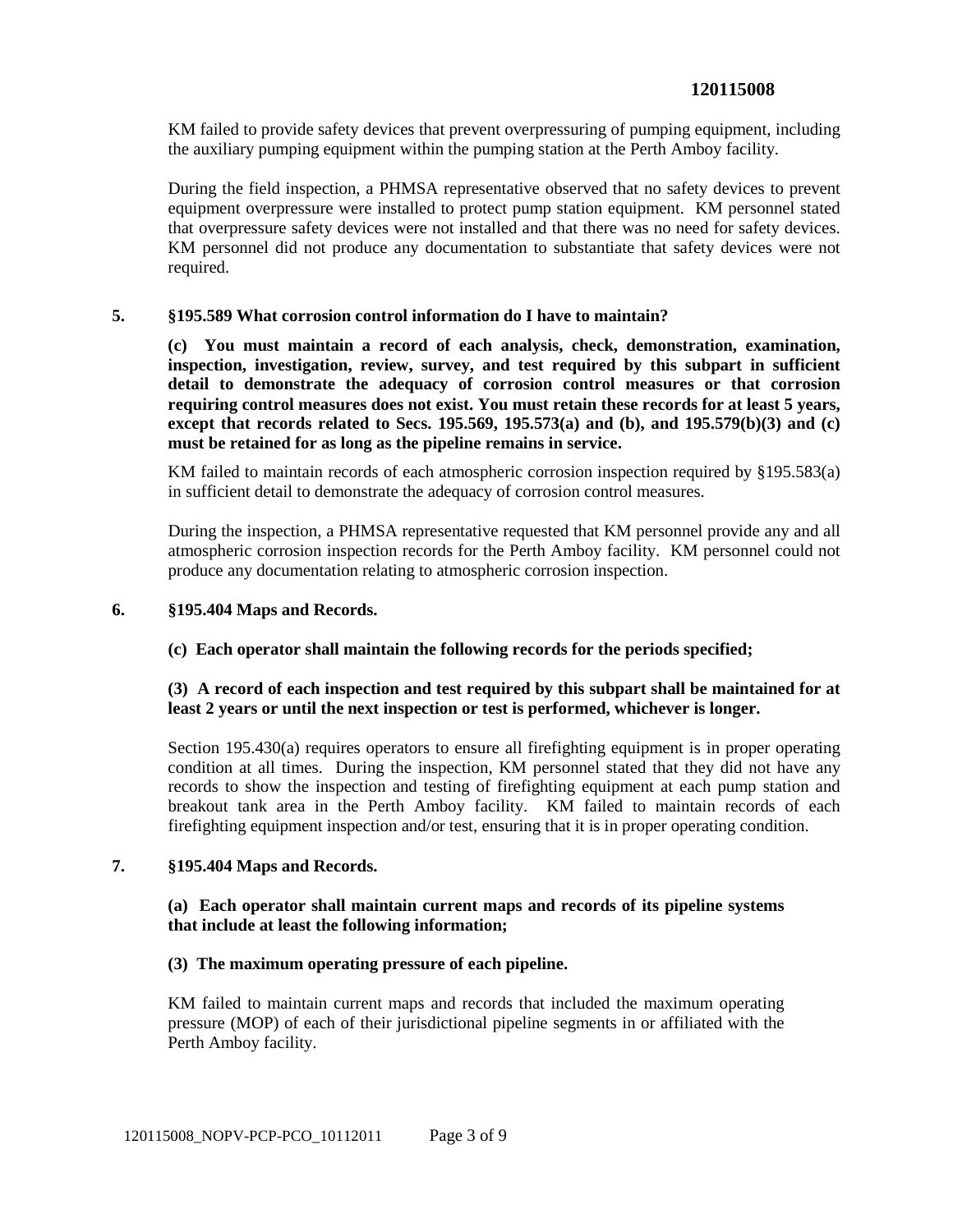# **120115008**

At the time of the inspection during the field review, a PHMSA representative requested that KM personnel provide documentation of the MOP of each pipeline segment. KM did not have any records or other related documentation demonstrating an established MOP of each pipeline segment at its Perth Amboy facility.

### **8. §195.505 Qualification program.**

# **Each operator shall have and follow a written qualification program. The program shall include provisions to:**

### **(a) Identify covered tasks;**

KM failed to identify tank painting or the application of coatings and their repair as a covered task in its written qualification program. During the field review, it was observed that in-service breakout tanks 52 and 53 were being sand-blasted and painted by a third-party contractor. A PHMSA representative requested that KM personnel provide a list of covered tasks performed on the pipeline facility. KM personnel could not produce any documentation that showed tank painting or the application of coatings and their repair as a covered task.

### **9. §195.404 Maps and Records.**

# **(c) Each operator shall maintain the following records for the periods specified;**

# **(3) A record of each inspection and test required by this subpart shall be maintained for at least 2 years or until the next inspection or test is performed, whichever is longer.**

KM failed to maintain records of each breakout tank high level alarm inspection and test required by §195.428(d) for at least 2 years. In accordance with §195.428(d), overfill protection systems are required to be inspected and tested. KM could not produce any records of inspection and tests for each of the breakout tank's hi-level alarms, which are part of the overfill protection system at the Perth Amboy facility.

#### **10. §195.404 Maps and Records.**

# **(a) Each operator shall maintain current maps and records of its pipeline systems that include at least the following information;**

# **(1) Location and identification of the following pipeline facilities;**

### **(i) Breakout tanks;**

KM failed to maintain current maps and records of its pipeline systems that include the location and identification of Department of Transportation (DOT) jurisdictional breakout tanks at the Perth Amboy facility.

At the time of the inspection, KM personnel provided a copy of a list dated 4/3/2008 that identified all the DOT breakout tanks at the facility. KM personnel also provided maps and drawings, all of which were inconsistent with the list. Therefore, the drawings did not accurately depict the current location and identification of breakout tanks. KM personnel acknowledged that the maps and drawings were not current.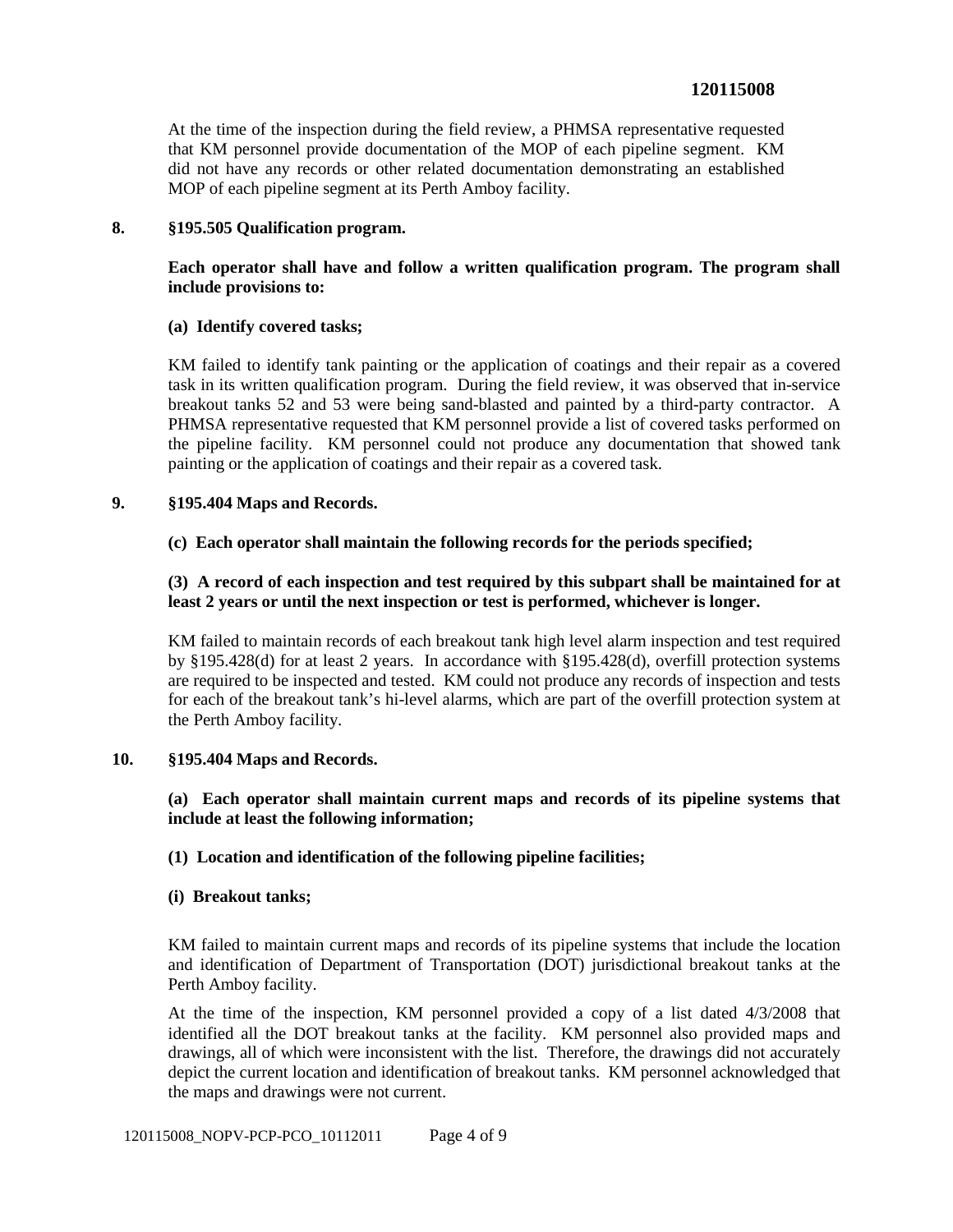### **11. §195.404 Maps and Records.**

# **(c) Each operator shall maintain the following records for the periods specified;**

# **(3) A record of each inspection and test required by this subpart shall be maintained for at least 2 years or until the next inspection or test is performed, whichever is longer.**

KM failed to maintain records of forty-four (44) tank thermal relief valve inspections on breakout tanks required by §195.428(a) for at least 2 years.

During the field inspection, a PHMSA representative observed that each of the twenty-two (22) breakout tanks had a thermal relief valve at an inlet and an outlet valve totaling forty-four (44) thermal relief valves. A PHMSA representative requested KM personnel provide any and all records pertaining to tank thermal relief valves inspection pursuant to §195.428(a). However, KM personnel could not produce any records of tank thermal relief valve inspections at the time of the inspection.

# **12. §195.404 Maps and Records.**

### **(c) Each operator shall maintain the following records for the periods specified;**

### **(3) A record of each inspection and test required by this subpart shall be maintained for at least 2 years or until the next inspection or test is performed, whichever is longer.**

KM failed to maintain records of routine in-service inspections on all atmospheric and lowpressure steel aboveground breakout tanks required by §195.432(b). Accordingly, API 653 paragraph 6.3.1.2 requires the interval of such inspection be consistent with conditions at the particular site, but shall not exceed one month . At the time of the inspection, KM could not produce records of monthly routine in-service inspections.

### **13. §195.402 Procedural manual for operations, maintenance, and emergencies.**

**(a)** *General***. Each operator shall prepare and follow for each pipeline system a manual of written procedures for conducting normal operations and maintenance activities and handling abnormal operations and emergencies. This manual shall be reviewed at intervals not exceeding 15 months, but at least once each calendar year, and appropriate changes made as necessary to insure that the manual is effective. This manual shall be prepared before initial operations of a pipeline system commence, and appropriate parts shall be kept at locations where operations and maintenance activities are conducted.**

**(c)** *Maintenance and normal operations***. The manual required by paragraph (a) of this section must include procedures for the following to provide safety during maintenance and normal operations:**

**(3) Operating, maintaining, and repairing the pipeline system in accordance with each of the requirements of this subpart and subpart H of this part.**

KM failed to include a process in its corrosion control procedures to require and verify that supervisors maintain a thorough knowledge of that portion of the corrosion control procedures for which they are responsible in accordance to §195.555.

During an interview, a PHMSA representative discovered that the supervisor responsible for ensuring compliance with its corrosion control procedures did not have thorough knowledge of corrosion control. In addition, KM could not produce procedures that showed the requirement prescribed in §195.555.

After the completion of the inspection, the subject KM supervisor provided KM procedure *T-O&M 903* which documented the requirement prescribed in §195.555.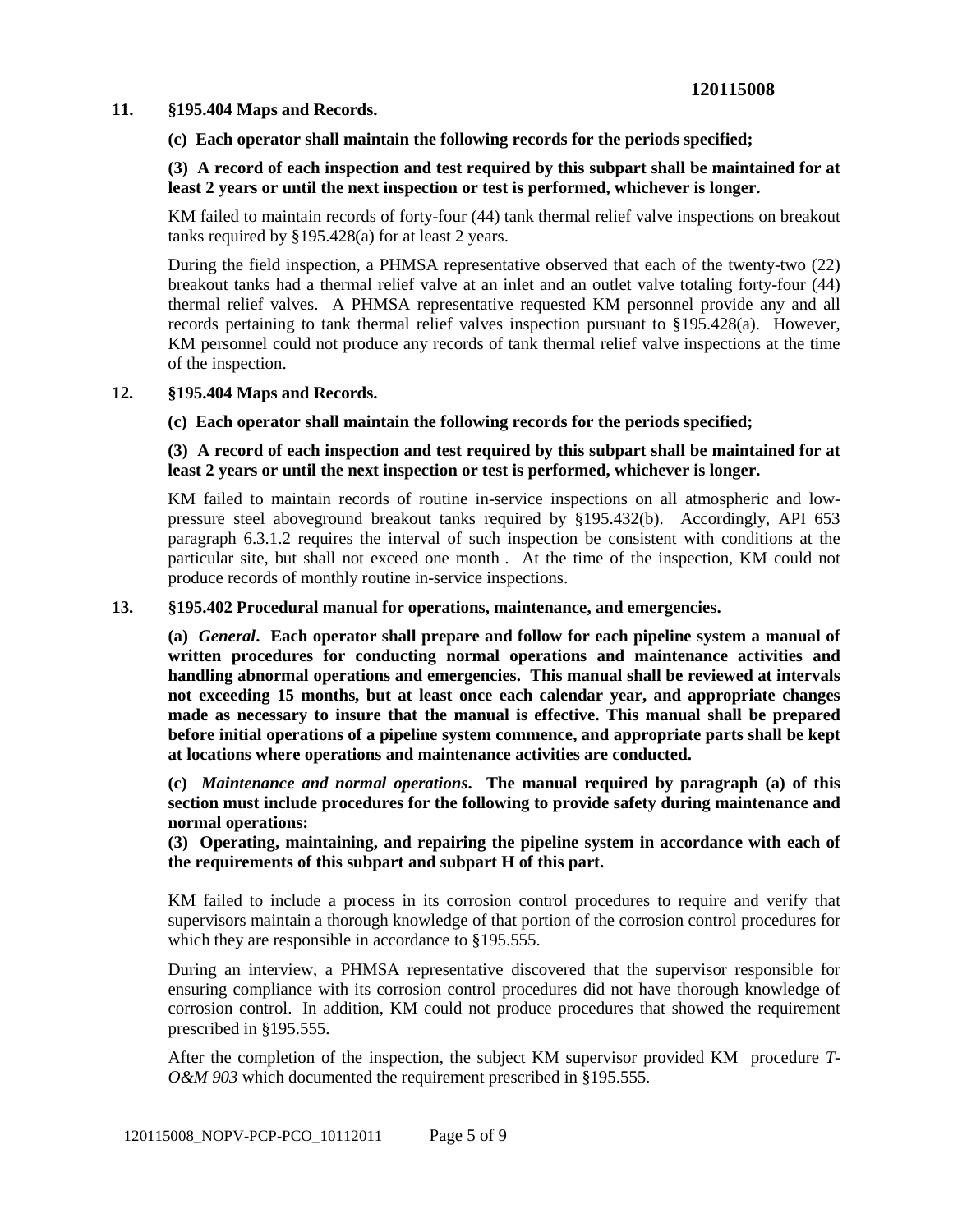# **120115008**

**14. §194.107 General response plan requirements**

**(a) Each response plan must include procedures and a list of resources for responding, to the maximum extent practicable, to a worst case discharge, and to a substantial threat of such a discharge. The "substantial threat" term is equivalent to abnormal operations outlined in 49 CFR 195.402(d). To comply with this requirement, an operator can incorporate by reference into the response plan the appropriate procedures from its manual for operations, maintenance, and emergencies, which is prepared in compliance with 49 CFR 195.402.**

**(c) Each response plan must include:**

### **(iv) The name, address, and telephone number of the oil spill response organization, if appropriate,**

KM failed to include the name, address and telephone number of any oil spill response organizations within its Facility Response Plan (FRP). After the inspection, KM demonstrated compliance by providing an updated FRP that included current and accurate information.

#### **15. §195.404 Maps and Records.**

**(c) Each operator shall maintain the following records for the periods specified;**

### **(3) A record of each inspection and test required by this subpart shall be maintained for at least 2 years or until the next inspection or test is performed, whichever is longer.**

KM failed to maintain records of each inspection and test required by §195.412(a) for the calendar year 2007. Under §195.412(a), KM shall, at interval not exceeding 3 weeks, but at least 26 times each calendar year, inspect the surface condition on or adjacent to each pipeline right-ofway (ROW). In lieu of individual inspection records, KM provided an inspection letter that stated inspections were conducted in year 2007.

# **16. §195.264 Impoundment, protection against entry, normal/emergency venting or pressure/vacuum relief for aboveground breakout tanks.**

### **(a) A means must be provided for containing hazardous liquids in the event of spillage or failure of an aboveground breakout tanks.**

KM failed to provide a means for containing hazardous liquids in the event of spillage or failure of an aboveground breakout tank.

Based on a field observation, it was noted that pipelines penetrating the dike walls at tanks 27, 28, and 29, were left unsealed thereby compromising containment volume. A PHMSA representative requested that KM personnel provide spill containment data on breakout tanks; however, KM could not provide any documentation.

#### Proposed Civil Penalty

Under 49 United States Code, § 60122, you are subject to a civil penalty not to exceed \$100,000 for each violation for each day the violation persists up to a maximum of \$1,000,000 for any related series of violations. The Compliance Officer has reviewed the circumstances and supporting documentation involved in the above probable violations and has recommended that you be preliminarily assessed a civil penalty of \$41,000 as follows: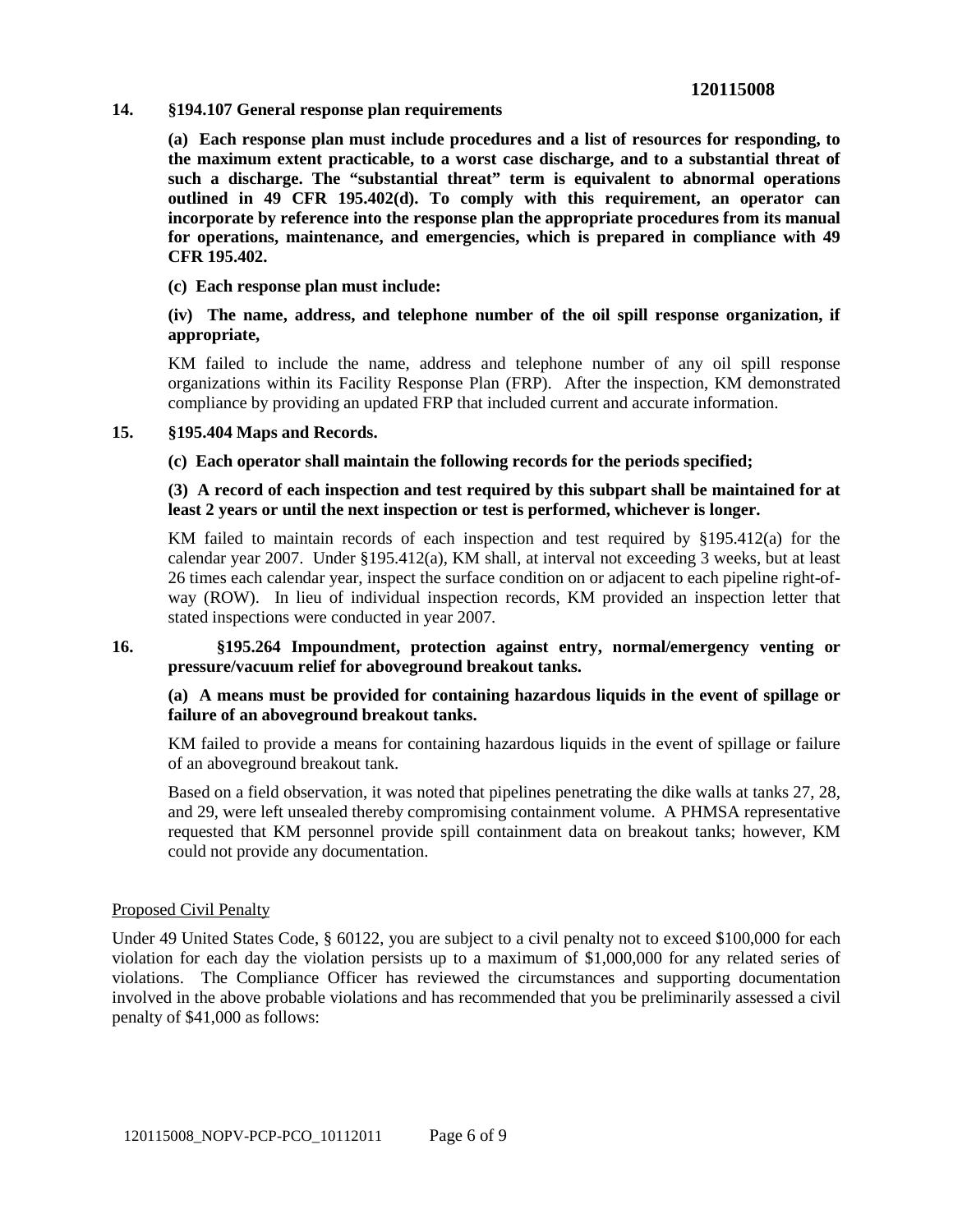| Item number | PENALTY  |
|-------------|----------|
| 11          | \$20,500 |
| 12          | \$20,500 |

### Warning Items

With respect to items 13-16 we have reviewed the circumstances and supporting documents involved in this case and have decided not to conduct additional enforcement action or penalty assessment proceedings at this time. We advise you to promptly correct these items. Be advised that failure to do so may result in KM being subject to additional enforcement action.

### Proposed Compliance Order

With respect to items 1-12 pursuant to 49 United States Code § 60118, the Pipeline and Hazardous Materials Safety Administration proposes to issue a Compliance Order to KM. Please refer to the *Proposed Compliance Order*, which is enclosed and made a part of this Notice.

### Response to this Notice

Enclosed as part of this Notice is a document entitled *Response Options for Pipeline Operators in Compliance Proceedings*. Please refer to this document and note the response options. Be advised that all material you submit in response to this enforcement action is subject to being made publicly available. If you believe that any portion of your responsive material qualifies for confidential treatment under 5 U.S.C. 552(b), along with the complete original document you must provide a second copy of the document with the portions you believe qualify for confidential treatment redacted and an explanation of why you believe the redacted information qualifies for confidential treatment under 5 U.S.C. 552(b). If you do not respond within **30** days of receipt of this Notice, this constitutes a waiver of your right to contest the allegations in this Notice and authorizes the Associate Administrator for Pipeline Safety to find facts as alleged in this Notice without further notice to you and to issue a Final Order.

Please address your correspondence to Byron Coy, PE, Director, PHMSA Eastern, 820 Bear Tavern Rd, Suite 103, Bear Tavern Rd, W. Trenton, NJ 08628. Please refer to **CPF 1-2011-5008** and for each document you submit, please provide a copy in electronic format whenever possible.

Sincerely,

Byron Coy, PE Director, Eastern Region Pipeline and Hazardous Materials Safety Administration

Enclosures: *Proposed Compliance Order Response Options for Pipeline Operators in Compliance Proceedings*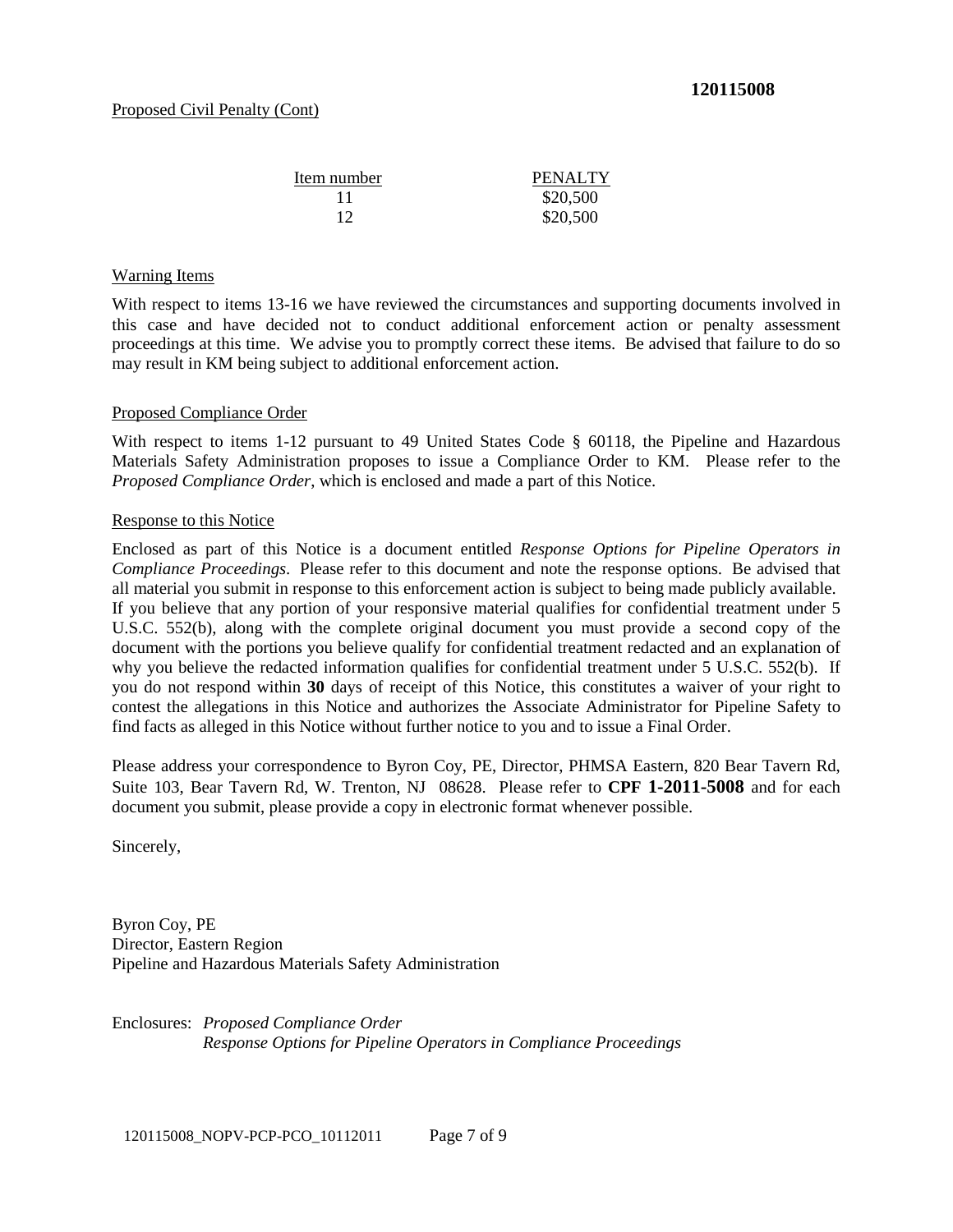### **PROPOSED COMPLIANCE ORDER**

Pursuant to 49 United States Code § 60118, the Pipeline and Hazardous Materials Safety Administration (PHMSA) proposes to issue to Kinder Morgan Liquid Terminals, LLC (KM) a Compliance Order incorporating the following remedial requirements to ensure the compliance of KM with the pipeline safety regulations:

- 1. Regarding Item Number 1 of the Notice pertaining to §195.589(c), KM must excavate the pipeline segment at State Street and High Street to obtain pipe coating information. KM must have a completed record including, but not limited to, pipe coating information of the subject pipe to ensure compliance with §195.557(a) within 120 days of receipt of the Final Order.
- 2. Regarding Item Number 2 of the Notice pertaining to §195.310(a), KM must submit documentation of the pressure test for pipeline section at State Street and High Street to ensure compliance with §195.308, within the timeframe prescribed in Item 13 of this Compliance Order. If, KM is unable to produce those records, KM must conduct a pressure test on the subject pipe and then record the results in accordance with §195.310 within 120 days of receipt of the Final Order
- 3. Regarding Item Number 3 of the Notice pertaining to  $\S 195.404(a)(1)(iv)$ , KM must update maps and records to include information regarding Department of Transportation (DOT) jurisdictional pipeline valves and interconnecting pipeline segments within 120 days of receipt of the Final Order.
- 4. Regarding Item Number 4 of the Notice pertaining to §195.262(b)(1), KM must develop in accordance with §195.262 to address the installation of safety devices at the Perth Amboy facility or procedures that demonstrate such safety devices are not necessary for operation at the Perth Amboy facility. If KM establishes procedures to install safety devices, KM must then implement the procedures at the Perth Amboy facility and complete the installation of safety valves within 240 days of receipt of the Final Order.
- 5. Regarding Item Number 5 of the Notice pertaining to §195.589(c), KM must develop procedures in accordance with §195.583 to be included in KM's procedural manual for operation and maintenance. Then, KM must implement the procedures at the Perth Amboy facility. Accordingly, KM must perform atmospheric corrosion inspections on all jurisdictional above ground pipelines at Perth Amboy and perform any necessary remedial actions on identified deficiencies as delineated in the aforementioned procedures within 120 days of receipt of the Final Order.
- 6. Regarding Item Number 6 of the Notice pertaining to §195.404 (c)(3), KM must develop procedures in accordance with §195.430 and then implement the procedures at the Perth Amboy facility. KM must have completed records, including but not limited to, verifying that all the firefighting equipment located at the Perth Amboy facility is in proper operating condition with 180 days of receipt of the Final Order.
- 7. Regarding Item Number 7 of the Notice pertaining to §195.404 (a)(3), KM must submit adequate related historical records of the established maximum operating pressure (MOP) of all its jurisdictional pipeline system in or affiliated with the Perth Amboy within the timeframe prescribed in Item 13 of this Compliance Order. If, KM is unable to produce those records, KM must complete a pressure test pursuant to 49 CFR, Part 195, Subpart E to establish the MOP of its pipeline facility, or reduce the presumed maximum operating pressure to 80 percent of the operating pressure to which each pipeline segment was subjected for 4 or more continuous hours that can be demonstrated by the methods prescribed in §195.406(a)(5) within 150 days of receipt of the Final Order.